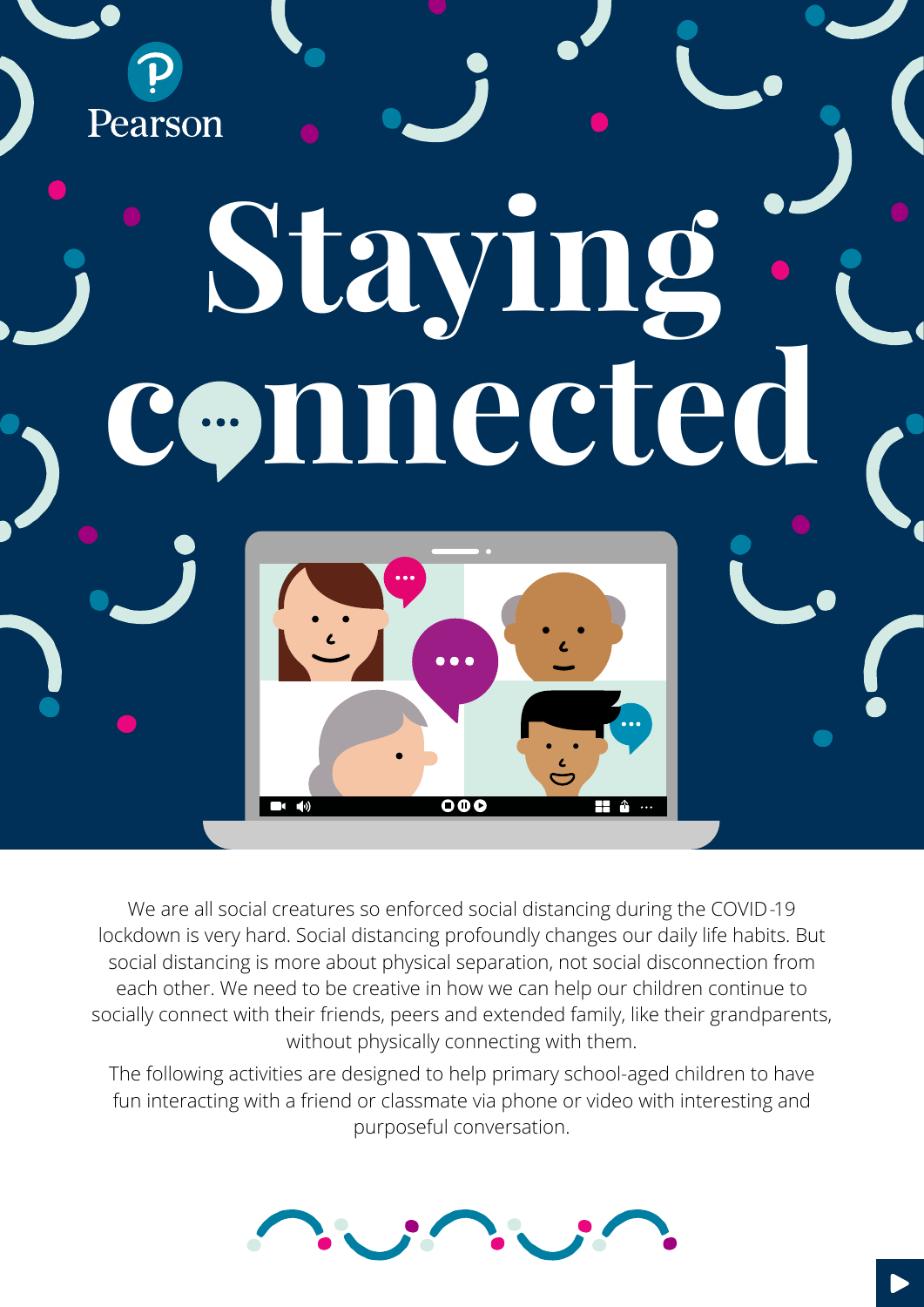

### Activities

## Dial up a friend: same and different people hunt

Children take turns at asking and answering each question. They also ask 'tell me more' questions. One person starts with asking their friend Q1 and listening to their answers, then their friend shares their answers to that question. Then the second person asks Q2 and so on. After asking the questions, find out how many things you share? How many are different?

- **Q1. What's your favourite colour? What's one thing you like to wear in that colour?**
- **Q2. What's your favourite pet? Do you have one? What's one thing you like or would like about having this animal as a pet?**
- **Q3. What's your favourite food? What's one food you really don't like?**
- **Q4. What's your favourite kind of holiday? What's one of your favourite things to do on your holiday?**
- **Q5. What's your favourite sport to play? What's one sport you would like to learn to play?**
- **Q6. Do you have a favourite board game? Why do you like it?**
- **Q7. What country would you most like to visit? Why would you like to go there?**
- **Q8. What's your favourite TV show? What do you like about it?**
- **Q9. What's your favourite app? What do you like about it?**
- **Q10. What's one of your favourite books? Who's your favourite character?**

### Celebrity heads

Celebrity Heads gives structure and purpose to an extended conversation. Version 2 helps each child learn a lot about two historical figures - the one they researched and the one their friend researched. A follow up could be a poster or a bio-poem about this person which can be shared with their friend.

#### **Version 1**

Each child chooses a character and take turns to guess who their friend's Celebrity Head is. It could be a film character or movie star, a superhero, author, inventor, sporting hero, or even an animal. For young children you could choose a category, such as all choosing to be a farm animal or a cartoon character to make it easier. For video calls, children could use a prop or costume to help them be in character. Remember their partner can only answer Yes or No. The person playing the character counts the number of questions their partner asks. Perhaps play the game at home first before they play it with their friend.

#### **Version 2: Historical Celebrity Heads**

Before playing the game, each child researches an inspiring historical figure. It could be an explorer, a sporting hero, a famous leader or royalty, a famous author, film star, rock star or artist, a person from Ancient Rome, Egypt or Greece and so on. Why is this person famous? What did they do? When did they live? What obstacles or hardships did they experience? Who were the important people in their lives? If they are meeting up by video, each child could even dress up in character or use a prop that helps them be that person. Ask questions like: Is your character alive? Did they live in ancient times? Are they female? Were they royalty, an explorer? Remember their partner can only answer Yes or No.

The person playing the character counts the number of questions their partner asks. At the end of the game, each person shares why they chose to research that person and what they admire in that person?